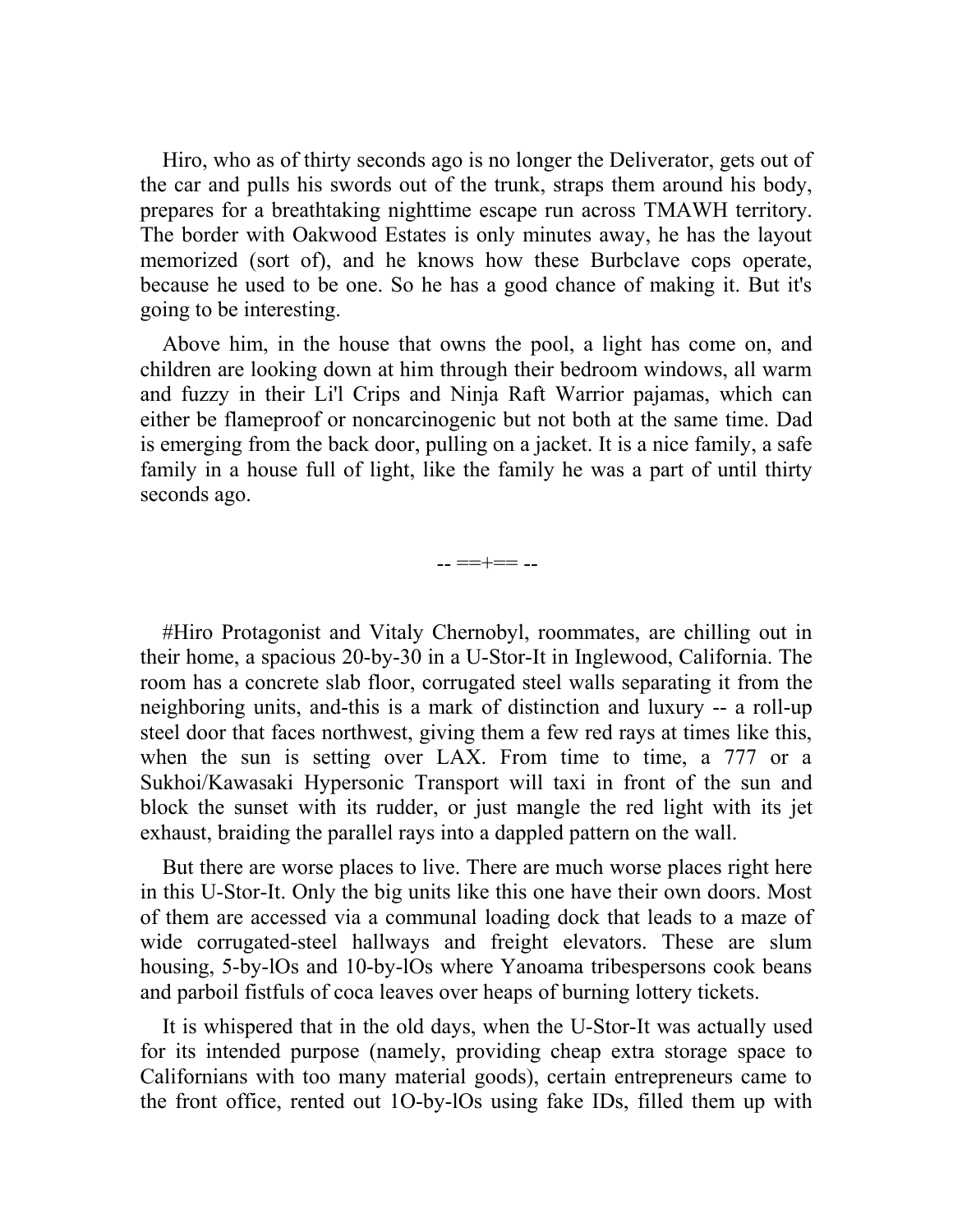steel drums full of toxic chemical waste, and then abandoned them, leaving the problem for the U-Stor-It Corporation to handle. According to these rumors, U-Stor-It just padlocked those units and wrote them off. Now, the immigrants claim, certain units remain haunted by this chemical specter. It is a story they tell their children, to keep them from trying to break into padlocked units.

No one has ever tried to break into Hiro and Vitaly's unit because there's nothing in there to steal, and at this point in their lives, neither one of them is important enough to kill, kidnap, or interrogate. Hiro owns a couple of nice Nipponese swords, but he always wears them, and the whole idea of stealing fantastically dangerous weapons presents the would-be perp with inherent dangers and contradictions: When you are wrestling for possession of a sword, the man with the handle always wins. Hiro also has a pretty nice computer that he usually takes with him when he goes anywhere. Vitaly owns half a carton of Lucky Strikes, an electric guitar, and a hangover.

At the moment, Vitaly Chernobyl is stretched out on a futon, quiescent, and Hiro Protagonist is sitting crosslegged at a low table, Nipponese style, consisting of a cargo pallet set on cinderblocks.

As the sun sets, its red light is supplanted by the light of many neon logos emanating from the franchise ghetto that constitutes this U-Stor-It's natural habitat. This light, known as loglo, fills in the shadowy corners of the unit with seedy, oversaturated colors.

Hiro has cappuccino skin and spiky, truncated dreadlocks. His hair does not cover as much of his head as it used to, but he is a young man, by no means bald or balding, and the slight retreat of his hairline only makes more of his high cheekbones. He is wearing shiny goggles that wrap halfway around his head the bows of the goggles have little earphones that are plugged into his outer ears. The earphones have some built-in noise cancellation features. This sort of thing works best on steady noise. When jumbo jets make their takeoff runs on the runway across the street, the sound is reduced to a low doodling hum. But when Vitaly Chernobyl thrashes out an experimental guitar solo, it still hurts Hiro's ears.

The goggles throw a light, smoky haze across his eyes and reflect a distorted wide-angle view of a brilliantly lit boulevard that stretches off into an infinite blackness. This boulevard does not really exist, it is a computerrendered view of an imaginary place.

Beneath this image, it is possible to see Hiro's eyes, which look Asian. They are from his mother, who is Korean by way of Nippon. The rest of him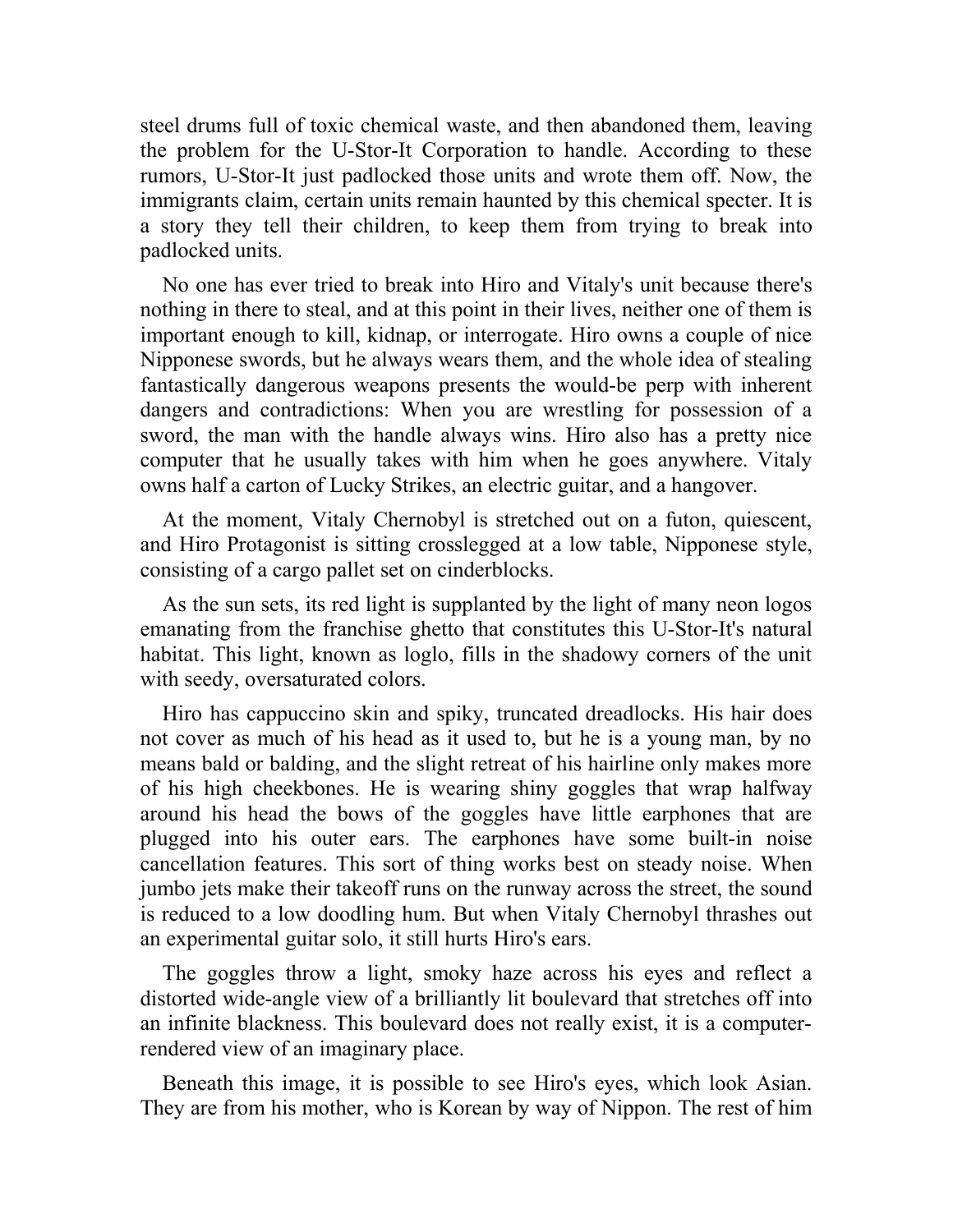looks more like his father, who was African by way of Texas by way of the Army -- back in the days before it got split up into a number of competing organizations such as General Jim's Defense System and Admiral Bob's National Security.

Four things are on the cargo pallet: a bottle of expensive beer from the Puget Sound area, which Hiro cannot really afford; a long sword known in Nippon as a katana and a short sword known as a wakizashi -- Hiro's father looted these from Japan after World War II went atomic -- and a computer.

The computer is a featureless black wedge. It does not have a power cord, but there is a narrow translucent plastic tube emerging from a hatch on the rear, spiraling across the cargo pallet and the floor, and plugged into a crudely installed fiber-optics socket above the head of the sleeping Vitaly Chernobyl. In the center of the plastic tube is a hair-thin fiber-optic cable. The cable is carrying a lot of information back and forth between Hiro's computer and the rest of the world. In order to transmit the same amount of information on paper, they would have to arrange for a 747 cargo freighter packed with telephone books and encyclopedias to power-dive into their unit every couple of minutes, forever.

Hiro can't really afford the computer either, but he has to have one. It is a tool of his trade. In the worldwide community of hackers, Hiro is a talented drifter. This is the kind of lifestyle that sounded romantic to him as recently as five years ago. But in the bleak light of full adulthood, which is to one's early twenties as Sunday morning is to Saturday night, he can clearly see what it really amounts to: He's broke and unemployed. And a few short weeks ago, his tenure as a pizza deliverer -- the only pointless dead-end job he really enjoys -- came to an end. Since then, he's been putting a lot more emphasis on his auxiliary emergency backup job: freelance stringer for the CIC, the Central Intelligence Corporation of Langley, Virginia.

The business is a simple one. Hiro gets information. It may be gossip, videotape, audiotape, a fragment of a computer disk, a xerox of a document. It can even be a joke based on the latest highly publicized disaster.

He uploads it to the CIC database -- the Library, formerly the Library of Congress, but no one calls it that anymore. Most people are not entirely clear on what the word "congress" means.

And even the word "library" is getting hazy. It used to be a place full of books, mostly old ones. Then they began to include videotapes, records, and magazines. Then all of the information got converted into machine-readable form, which is to say, ones and zeroes. And as the number of media grew,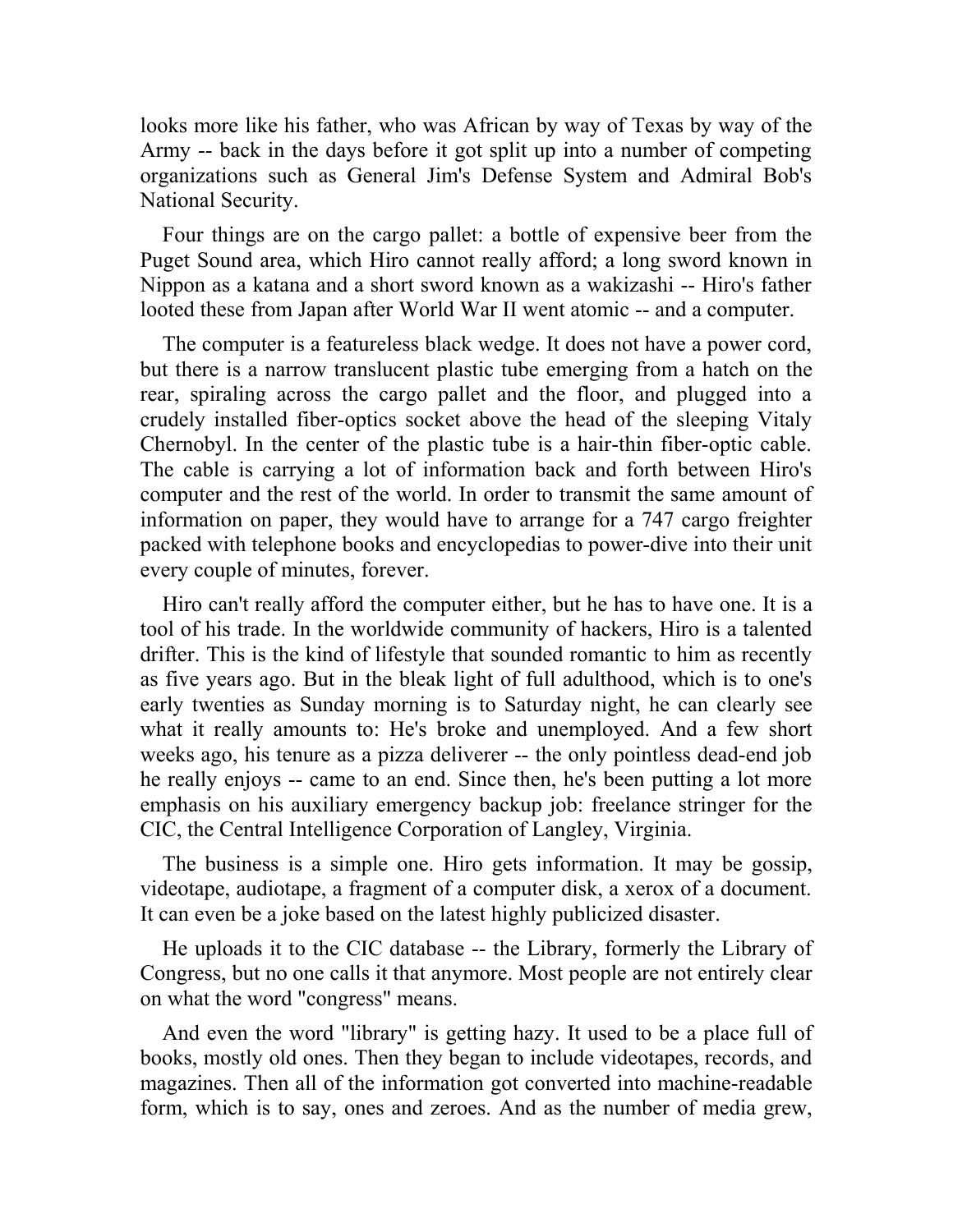the material became more up to date, and the methods for searching the Library became more and more sophisticated, it approached the point where there was no substantive difference between the Library of Congress and the Central Intelligence Agency. Fortuitously, this happened just as the government was falling apart anyway. So they merged and kicked out a big fat stock offering.

Millions of other CIC stringers are uploading millions of other fragments at the same time. CIC's clients, mostly large corporations and Sovereigns, rifle through the Library looking for useful information, and if they find a use for something that Hiro put into it, Hiro gets paid.

A year ago, he uploaded an entire first-draft film script that he stole from an agent's wastebasket in Burbank. Half a dozen studios wanted to see it. He ate and vacationed off of that one for six months.

Since then, times have been leaner. He has been learning the hard way that 99 percent of the information in the Library never gets used at all.

Case in point: After a certain Kourier tipped him off to the existence of Vitaly Chernobyl, he put a few intensive weeks into researching a new musical phenomenon -- the rise of Ukrainian nuclear fuzz-grunge collectives in L.A. He has planted exhaustive notes on this trend in the Library, including video and audio. Not one single record label, agent, or rock critic has bothered to access it.

The top surface of the computer is smooth except for a fisheye lens, a polished glass dome with a purplish optical coating. Whenever Hiro is using the machine, this lens emerges and clicks into place, its base flush with the surface of the computer. The neighborhood loglo is curved and foreshortened on its surface. Hiro finds it erotic. This is partly because he hasn't been properly laid in several weeks. But there's more to it. Hiro's father, who was stationed in Japan for many years, was obsessed with cameras. He kept bringing them back from his stints in the Far East, encased in many protective layers, so that when he took them out to show Hiro, it was like watching an exquisite striptease as they emerged from all that black leather and nylon, zippers and straps. And once the lens was finally exposed, pure geometric equation made real, so powerful and vulnerable at once, Hiro could only think it was like nuzzling through skirts and lingerie and outer labia and inner labia ... It made him feel naked and weak and brave.

The lens can see half of the universe -- the half that is above the computer, which includes most of Hiro. In this way, it can generally keep track of where Hiro is and what direction he's looking in.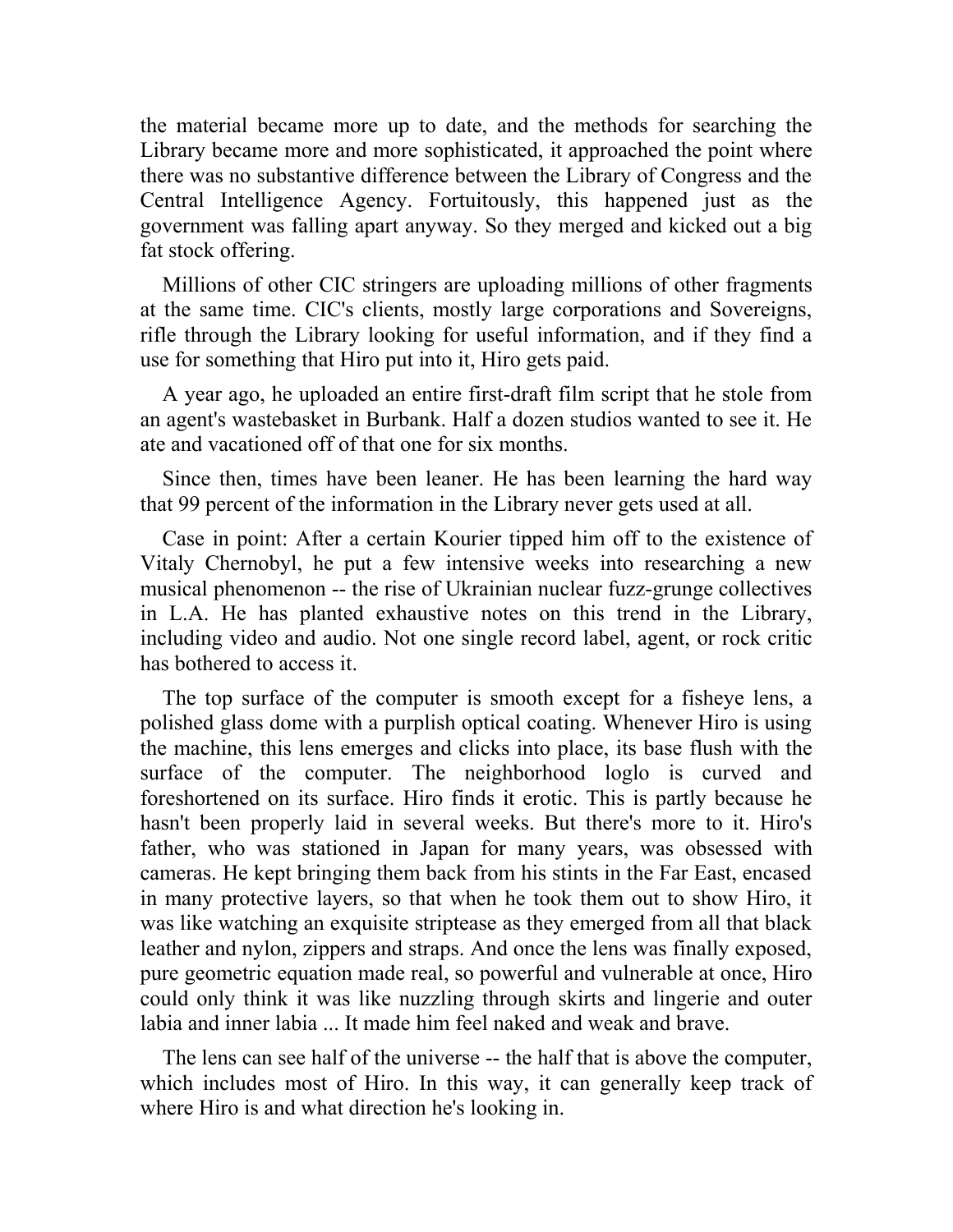Down inside the computer are three lasers -- a red one, a green one, and a blue one. They are powerful enough to make a bright light but not powerful enough to burn through the back of your eyeball and broil your brain, fry your frontals, lase your lobes. As everyone learned in elementary school, these three colors of light can be combined, with different intensities, to produce any color that Hiro's eye is capable of seeing.

In this way, a narrow beam of any color can be shot out of the innards of the computer, up through that fisheye lens, in any direction. Through the use of electronic mirrors inside the computer, this beam is made to sweep back and forth across the lenses of Hiro's goggles, in much the same way as the electron beam in a television paints the inner surface of the eponymous Tube. The resulting image hangs in space in front of Hiro's view of Reality.

By drawing a slightly different image in front of each eye, the image can be made three-dimensional. By changing the image seventy-two times a second, it can be made to move. By drawing the moving three-dimensional image at a resolution of 2K pixels on a side, it can be as sharp as the eye can perceive, and by pumping stereo digital sound through the little earphones, the moving 3-D pictures can have a perfectly realistic soundtrack.

So Hiro's not actually here at all. He's in a computer-generated universe that his computer is drawing onto his goggles and pumping into his earphones. In the lingo, this imaginary place is known as the Metaverse. Hiro spends a lot of time in the Metaverse. It beats the shit out of the U-Stor-It.

Hiro is approaching the Street. It is the Broadway, the Champs Elysees of the Metaverse. It is the brilliantly lit boulevard that can be seen, miniaturized and backward, reflected in the lenses of his goggles. It does not really exist. But right now, millions of people are walking up and down it.

The dimensions of the Street are fixed by a protocol, hammered out by the computer-graphics ninja overlords of the Association for Computing Machinery's Global Multimedia Protocol Group. The Street seems to be a grand boulevard going all the way around the equator of a black sphere with a radius of a bit more than ten thousand kilometers. That makes it 65,536 kilometers around, which is considerably bigger than Earth.

The number 65,536 is an awkward figure to everyone except a hacker, who recognizes it more readily than his own mother's date of birth: It happens to be a power of  $2^{\wedge}16$  power to be exact -- and even the exponent 16 is equal to 2, and 4 is equal to 22. Along with 256; 32,768; and 2,147,483,648; 65,536 is one of the foundation stones of the hacker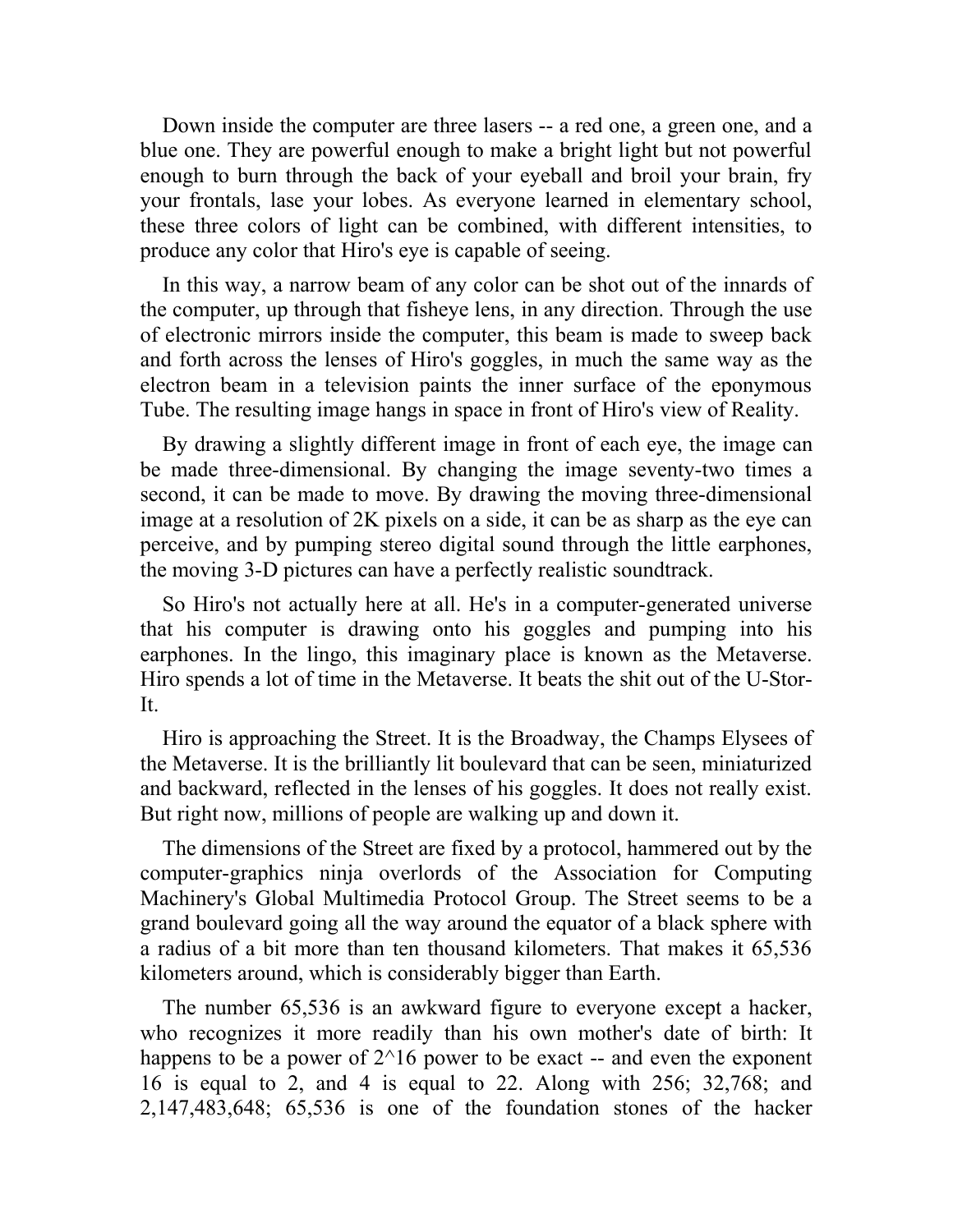universe, in which 2 is the only really important number because that's how many digits a computer can recognize. One of those digits is 0, and the other is 1. Any number that can be created by fetishistically multiplying 2s by each other, and subtracting the occasional 1, will be instantly recognizable to a hacker.

Like any place in Reality, the Street is subject to development. Developers can build their own small streets feeding off of the main one. They can build buildings, parks, signs, as well as things that do not exist in Reality, such as vast hovering overhead light shows, special neighborhoods where the rules of three-dimensional spacetime are ignored, and free-combat zones where people can go to hunt and kill each other.

The only difference is that since the Street does not really exist -- it's just a computer-graphics protocol written down on a piece of paper somewhere -- none of these things is being physically built. They are, rather, pieces of software, made available to the public over the worldwide fiber-optics network. When Hiro goes into the Metaverse and looks down the Street and sees buildings and electric signs stretching off into the darkness, disappearing over the curve of the globe, he is actually staring at the graphic representations -- the user interfaces -- of a myriad different pieces of software that have been engineered by major corporations. In order to place these things on the Street, they have had to get approval from the Global Multimedia Protocol Group, have had to buy frontage on the Street, get zoning approval, obtain permits, bribe inspectors, the whole bit. The money these corporations pay to build things on the Street all goes into a trust fund owned and operated by the GMPG, which pays for developing and expanding the machinery that enables the Street to exist.

Hiro has a house in a neighborhood just off the busiest part of the Street. it is a very old neighborhood by Street standards. About ten years ago, when the Street protocol was first written, Hiro and some of his buddies pooled their money and bought one of the first development licenses, created a little neighborhood of hackers. At the time, it was just a little patchwork of light amid a vast blackness. Back then, the Street was just a necklace of streetlights around a black ball in space.

Since then, the neighborhood hasn't changed much, but the Street has. By getting in on it early, Hiro's buddies got a head start on the whole business. Some of them even got very rich off of it.

That's why Hiro has a nice big house in the Metaverse but has to share a 20-by-30 in Reality. Real estate acumen does not always extend across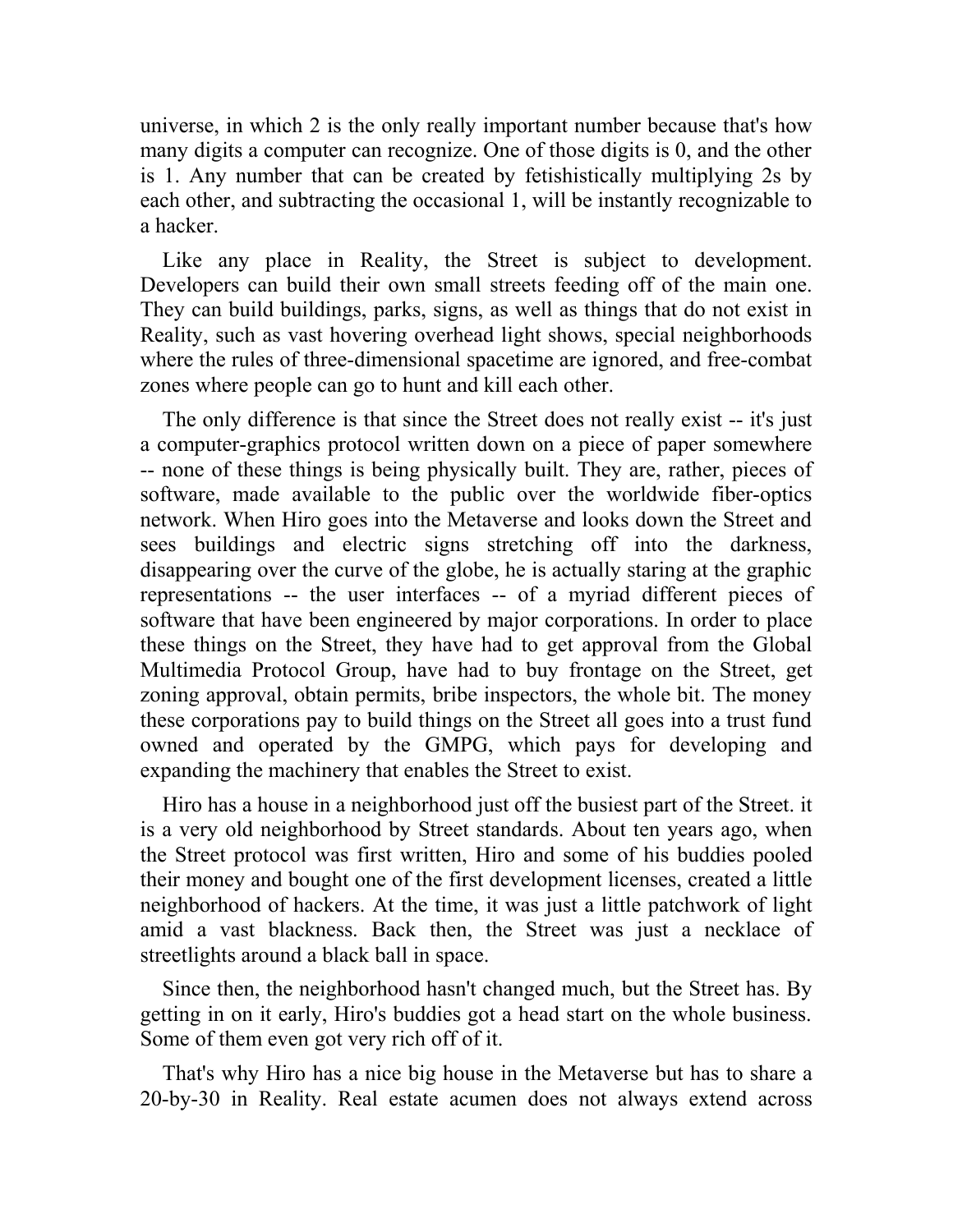universes.

The sky and the ground are black, like a computer screen that hasn't had anything drawn into it yet; it is always nighttime in the Metaverse, and the Street is always garish and brilliant, like Las Vegas freed from constraints of physics and finance. But people in Hiro's neighborhood are very good programmers, so it's tasteful. The houses look like real houses, There are a couple of Frank Lloyd Wright reproductions and some fancy Victoriana.

So it's always a shock to step out onto the Street, where everything seems to be a mile high. This is Downtown, the most heavily developed area. If you go couple of hundred kilometers in either direction, the development will taper down to almost nothing, just a thin chain of streetlights casting white pools on the black velvet ground. But Downtown is a dozen Manhattans, embroidered with neon and stacked on top of each other.

In the real world-planet Earth, Reality, there are somewhere between six and ten billion people. At any given time, most of them are making mud bricks or field-stripping their AK-47s. Perhaps a billion of them have enough money to own a computer; these people have more money than all of the others put together. Of these billion potential computer owners, maybe a quarter of them actually bother to own computers, and a quarter of these have machines that are powerful enough to handle the Street protocol. That makes for about sixty million people who can be on the Street at any given time. Add in another sixty million or so who can't really afford it but go there anyway, by using public machines, or machines owned by their school or their employer, and at any given time the Street is occupied by twice the population of New York City.

That's why the damn place is so overdeveloped. Put in a sign or a building on the Street and the hundred million richest, hippest, best-connected people on earth will see it every day of their lives.

It is a hundred meters wide, with a narrow monorail track running down the middle. The monorail is a free piece of public utility software that enables users to change their location on the Street rapidly and smoothly. A lot of people just ride back and forth on it, looking at the sights. When Hiro first saw this place, ten years ago, the monorail hadn't been written yet; he and his buddies had to write car and motorcycle software in order to get around. They would take their software out and race it in the black desert of the electronic night.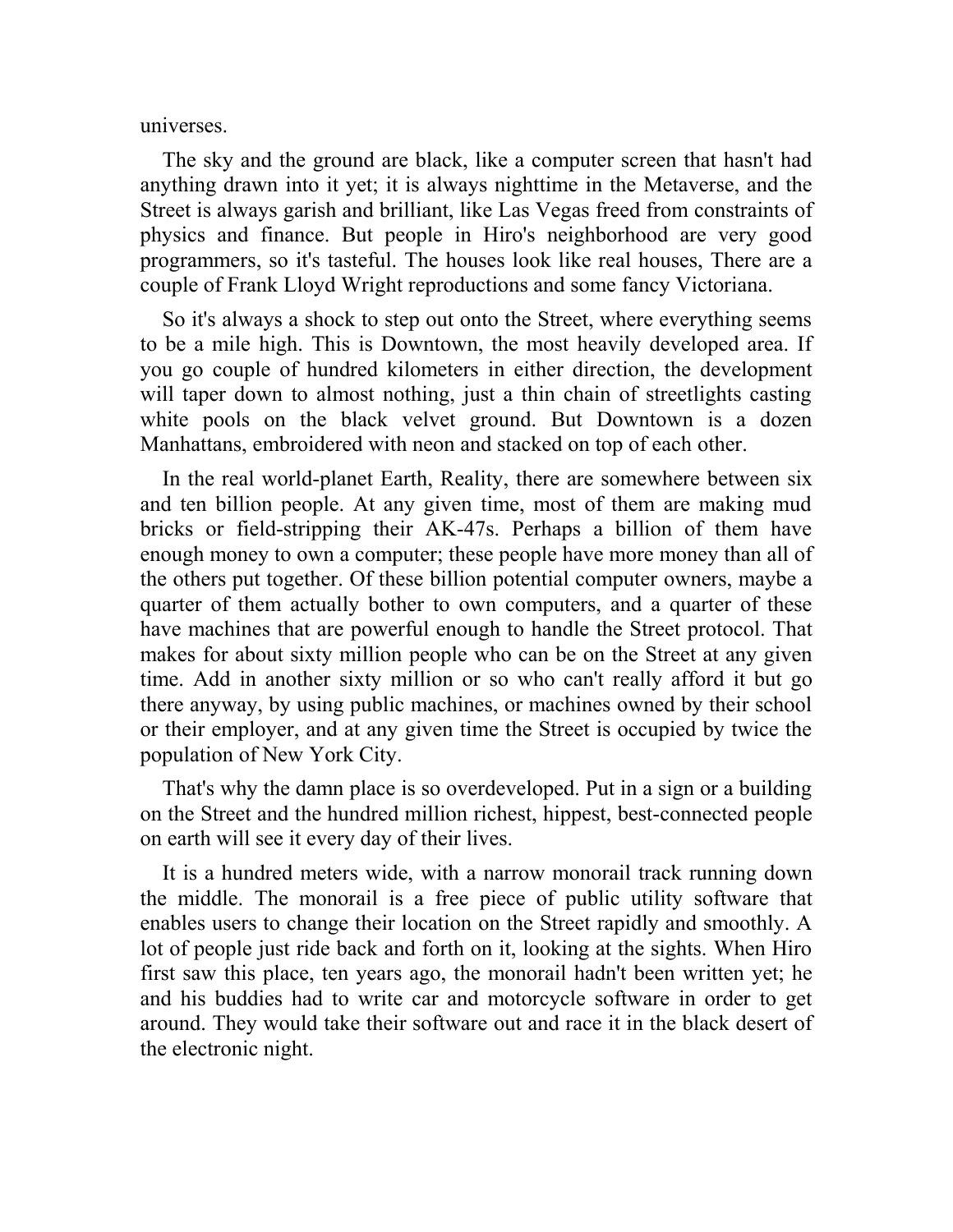$-- == += -$ 

#As Hiro approaches the Street, he sees two young couples, probably using their parents' computers for a double date in the Metaverse, climbing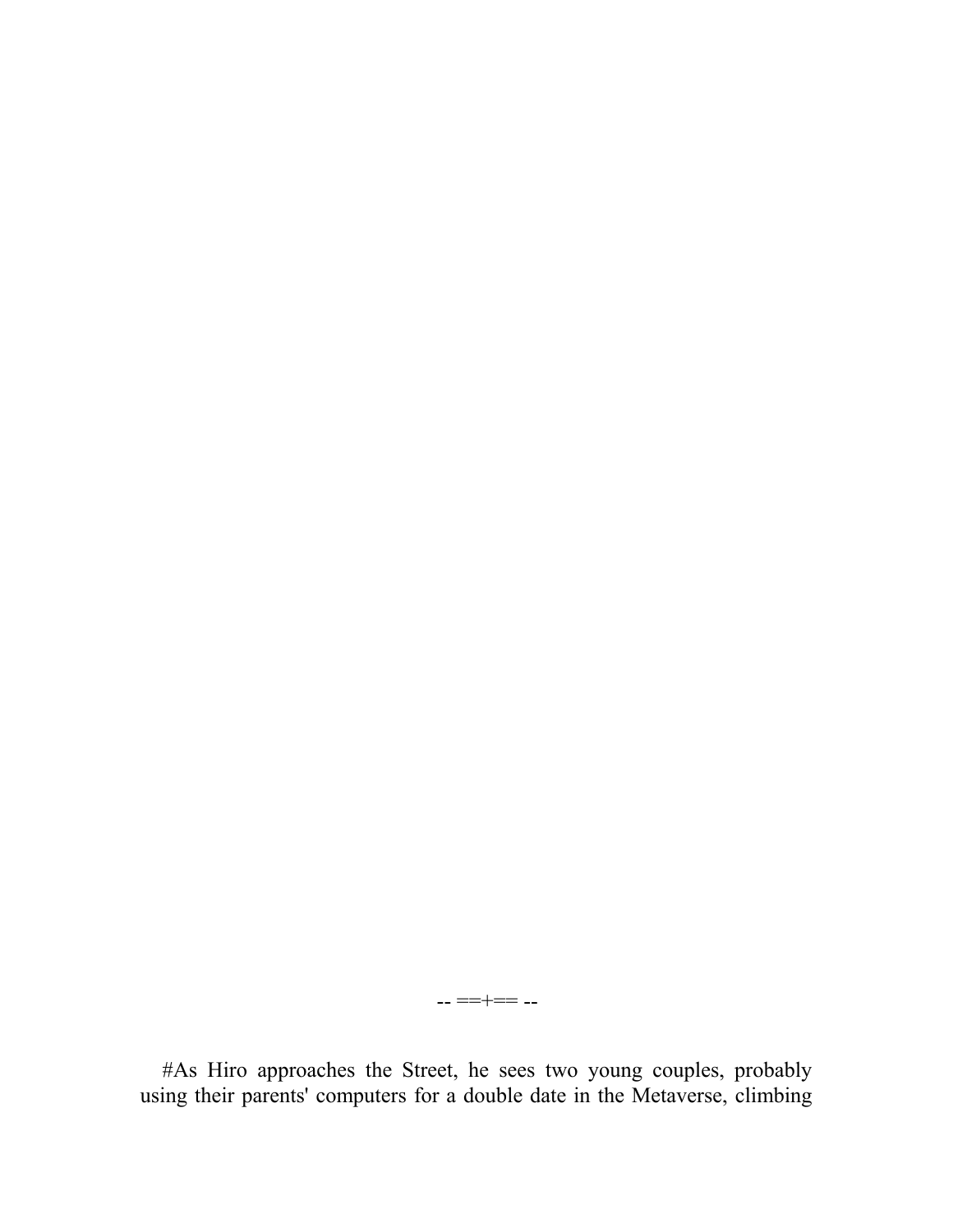down out of Port Zero, which is the local port of entry and monorail stop.

He is not seeing real people, of course. This is all a part of the moving illustration drawn by his computer according to specifications coming down the fiber-optic cable. The people are pieces of software called avatars. They are the audiovisual bodies that people use to communicate with each other in the Metaverse. Hiro's avatar is now on the Street, too, and if the couples coming off the monorail look over in his direction, they can see him, just as he's seeing them. They could strike up a conversation: Hiro in the U-Stor-It in L.A. and the four teenagers probably on a couch in a suburb of Chicago, each with their own laptop. But they probably won't talk to each other, any more than they would in Reality. These are nice kids, and they don't want to talk to a solitary crossbreed with a slick custom avatar who's packing a couple of swords.

Your avatar can look any way you want it to, up to the limitations of your equipment. If you're ugly, you can make your avatar beautiful. If you've just gotten out of bed, your avatar can still be wearing beautiful clothes and professionally applied makeup. You can look like a gorilla or a dragon or a giant talking penis in the Metaverse. Spend five minutes walking down the Street and you will see all of these.

Hiro's avatar just looks like Hiro, with the difference that no matter what Hiro is wearing in Reality, his avatar always wears a black leather kimono. Most hacker types don't go in for garish avatars, because they know that it takes a lot more sophistication to render a realistic human face than a talking penis. Kind of the way people who really know clothing can appreciate the fine details that separate a cheap gray wool suit from an expensive handtailored gray wool suit.

You can't just materialize anywhere in the Metaverse, like Captain Kirk beaming down from on high. This would be confusing and irritating to the people around you. It would break the metaphor. Materializing out of nowhere (or vanishing back into Reality) is considered to be a private function best done in the confines of your own House. Most avatars nowadays are anatomically correct, and naked as a babe when they are first created, so in any case, you have to make yourself decent before you emerge onto the Street. Unless you're something intrinsically indecent and you don't care.

If you are some peon who does not own a House, for example, a person who is coming in from a public terminal, then you materialize in a Port. There are 256 Express Ports on the street, evenly spaced around its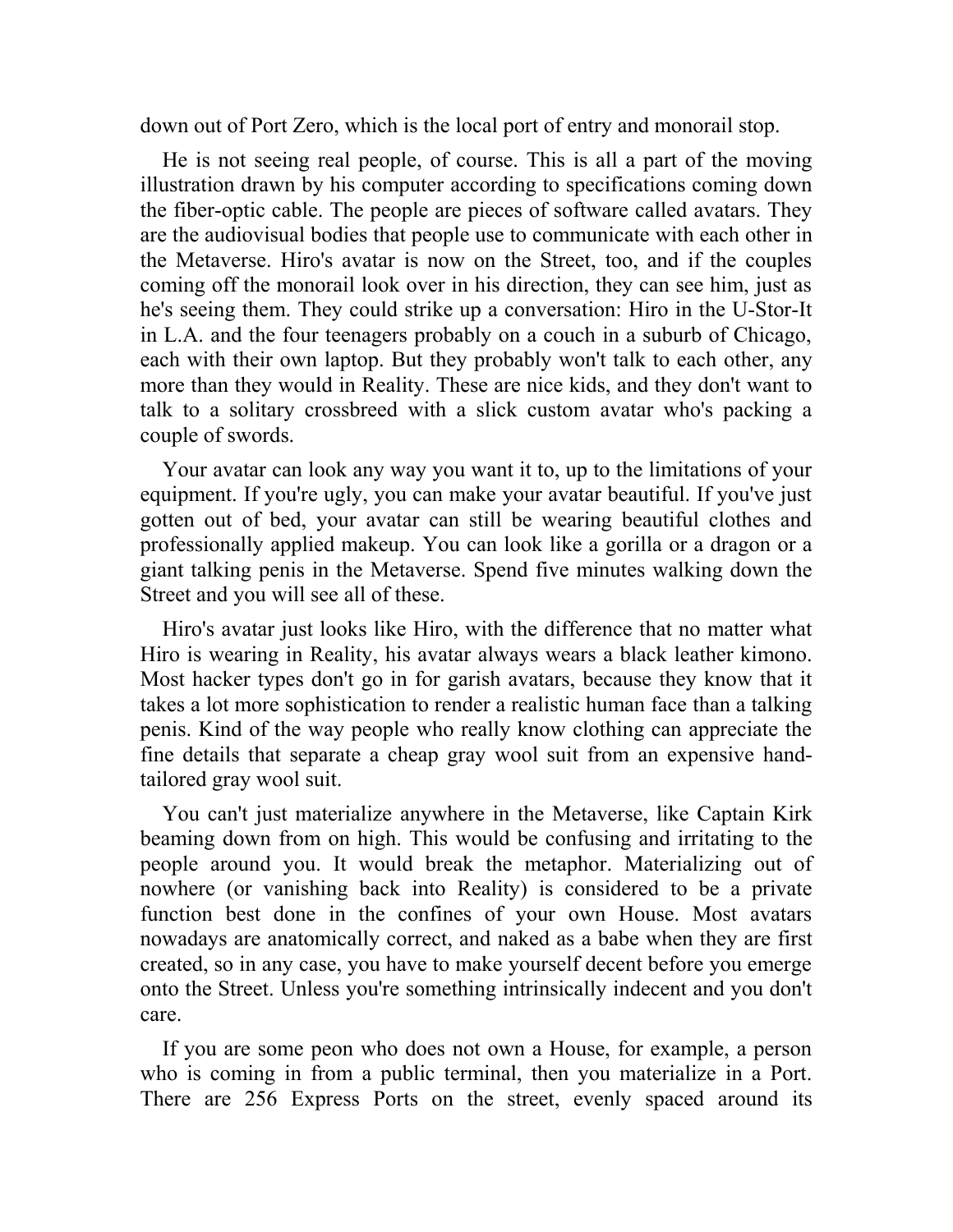circumference at intervals of 256 kilometers. Each of these intervals is further subdivided 256 times with Local Ports, spaced exactly one kilometer apart (astute students of hacker semiotics will note the obsessive repetition of the number 256, which is 2^8 power -- and even that 8 looks pretty juicy, dripping with  $2^2$  additional 2s). The Ports serve a function analogous to airports: This is where you drop into the Metaverse from somewhere else. Once you have materialized in a Port, you can walk down the Street or hop on the monorail or whatever.

The couples coming off the monorail can't afford to have custom avatars made and don't know how to write their own. They have to buy off-the-shelf avatars. One of the girls has a pretty nice one. It would be considered quite the fashion statement among the K-Tel set. Looks like she has bought the Avatar Construction Set(tm) and put together her own, customized model out of miscellaneous parts. It might even look something like its owner. Her date doesn't look half bad himself.

The other girl is a Brandy. Her date is a Clint. Brandy and Clint are both popular, off-the-shelf models. When white-trash high school girls are going on a date in the Metaverse, they invariably run down to the computer-games section of the local Wal-Mart and buy a copy of Brandy. The user can select three breast sizes: improbable, impossible, and ludicrous. Brandy has a limited repertoire of facial expressions: cute and pouty; cute and sultry; perky and interested; smiling and receptive; cute and spacy. Her eyelashes are half an inch long, and the software is so cheap that they are rendered as solid ebony chips. When a Brandy flutters her eyelashes, you can almost feel the breeze.

Clint is just the male counterpart of Brandy. He is craggy and handsome and has an extremely limited range of facial expressions.

Hiro wonders, idly, how these two couples got together. They are clearly from disparate social classes. Perhaps older and younger siblings. But then they come down the escalator and disappear into the crowd and become part of the Street, where there are enough Clints and Brandys to found a new ethnic group.

The Street is fairly busy. Most of the people here are Americans and Asians -- it's early morning in Europe right now. Because of the preponderance of Americans, the crowd has a garish and surreal look about it. For the Asians, it's the middle of the day, and they are in their dark blue suits. For the Americans, it's party time, and they are looking like just about anything a computer can render.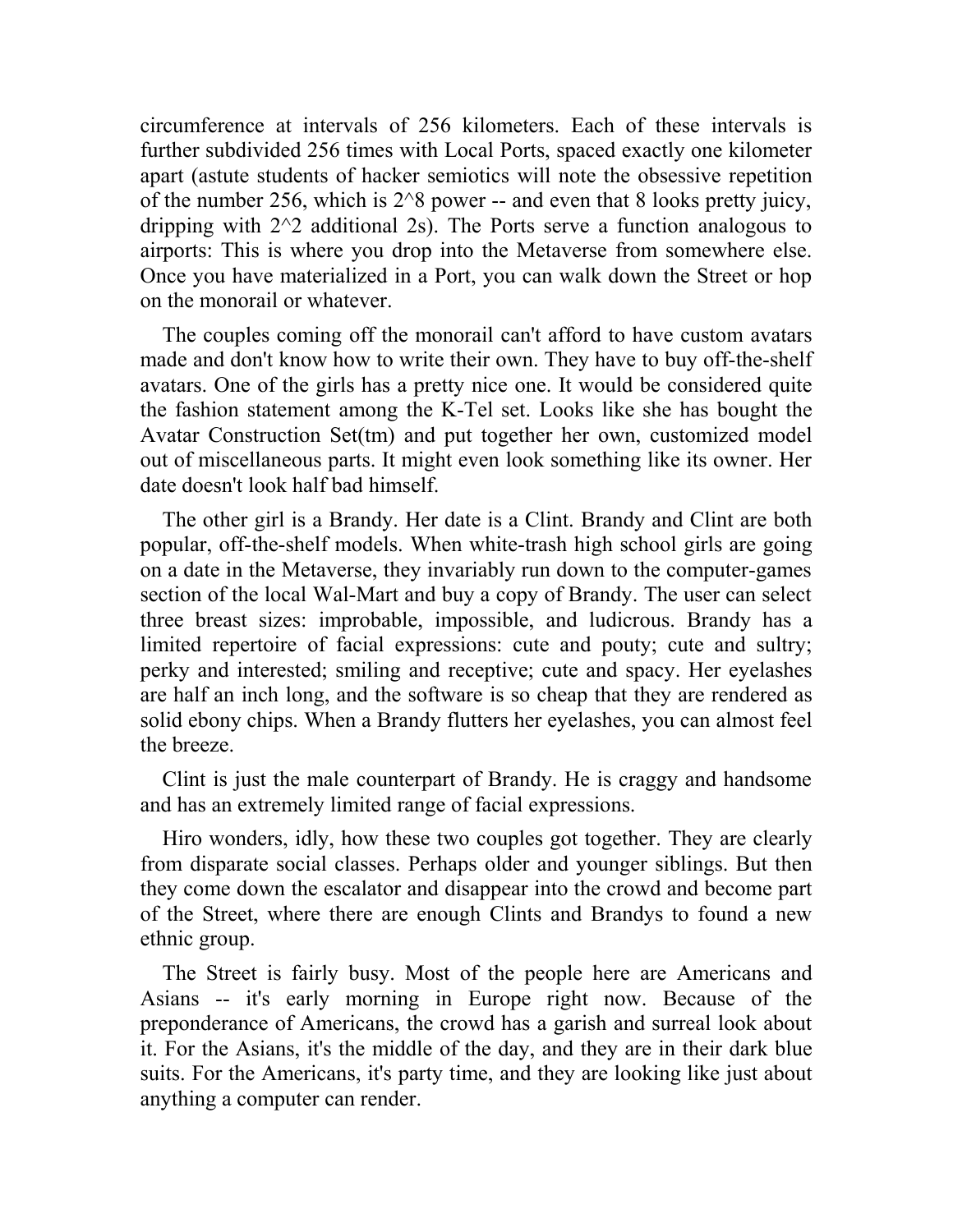The moment Hiro steps across the line separating his neighborhood from the Street, colored shapes begin to swoop down on him from all directions, like buzzards on fresh road kill. Animerda is are not allowed in Hiro's neighborhood. But almost anything is allowed in the Street.

A passing fighter plane bursts into flames, falls out of its trajectory, and zooms directly toward him at twice the speed of sound. It plows into the Street fifty feet in front of him, disintegrates, and explodes, blooming into a tangled cloud of wreckage and flame that skids across the pavement toward him, growing to envelop him so that all he can see is turbulent flame, perfectly simulated and rendered.

Then the display freezes, and a man materializes in front of Hiro. He is a classic bearded, pale, skinny hacker, trying to beef himself up by wearing a bulky silk windbreaker blazoned with the logo of one of the big Metaverse amusement parks. Hiro knows the guy; they used to run into each other at trade conventions all the time. He's been trying to hire Hiro for the last two months.

"Hiro, I can't understand why you're holding out on me. We're making bucks here -- Kongbucks and yen -- and we can be flexible on pay and bennies. We're putting together a swords-and-sorcery thing, and we can use a hacker with your skills. Come on down and talk to me, okay?"

Him walks straight through the display, and it vanishes. Amusement parks in the Metaverse can be fantastic, offering a wide selection of interactive three-dimensional movies. But in the end, they're still nothing more than video games. Hiro's not so poor, yet, that he would go and write video games for this company. It's owned by the Nipponese, which is no big deal. But it's also managed by the Nipponese, which means that all the programmers have to wear white shirts and show up at eight in the morning and sit in cubicles and go to meetings.

When Hiro learned how to do this, way back fifteen years ago, a hacker could sit down and write an entire piece of software by himself. Now, that's no longer possible. Software comes out of factories, and hackers are, to a greater or lesser extent, assembly-line workers. Worse yet, they may become managers who never get to write any code themselves. The prospect of becoming an assembly-line worker gives Hiro some incentive to go out and find some really good intel tonight.

He tries to get himself psyched up, tries to break out of the lethargy of the long-term underemployed. This intel thing can be great once you get yourself jacked into the grid. And with his connections it shouldn't be any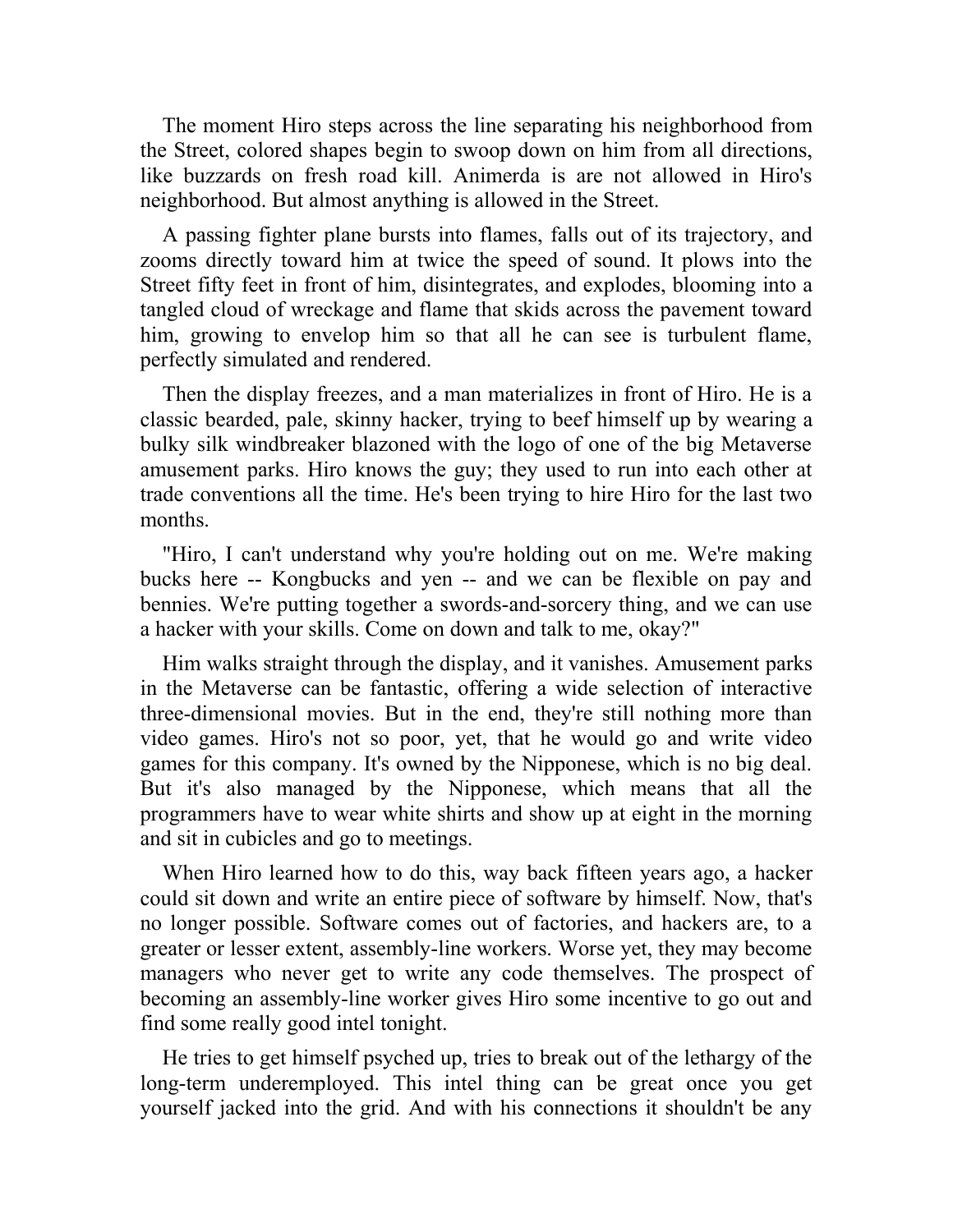problem. He just has to get serious about it. Get serious. Get serious. But it's so hard to get serious about anything.

He owes the Mafia the cost of a new car. That's a good reason to get serious. He cuts straight across the Street and under the monorail line, headed for a large, low-slung black building. It is extraordinarily somber for the Street, like a parcel that someone forgot to develop. It's a squat black pyramid with the top cut off. It has one single door -- since this is all imaginary, there are no regulations dictating the number of emergency exits. There are no guards, no signs, nothing to bar people from going in, yet thousands of avatars mill around, peering inside, looking for a glimpse of something. These people can't pass through the door because they haven't been invited.

Above the door is a matte black hemisphere about a meter in diameter, set into the front wall of the building. It is the closest thing the place has to decoration. Underneath it, in letters carved into the wall's black substance, is the name of the place: THE BLACK SUN.

So it's not an architectural masterpiece. When Da5id and Hiro and the other hackers wrote The Black Sun, they didn't have enough money to hire architects or designers, so they just went in for simple geometric shapes. The avatars milling around the entrance don't seem to care.

If these avatars were real people in a real street, Hiro wouldn't be able to reach the entrance. It's way too crowded. But the computer system that operates the Street has better things to do than to monitor every single one of the millions of people there, trying to prevent them from running into each other. It doesn't bother trying to solve this incredibly difficult problem. On the Street, avatars just walk right through each other.

So when Hiro cuts through the crowd, headed for the entrance, he really is cutting through the crowd. When things get this jammed together, the computer simplifies things by drawing all of the avatars ghostly and translucent so you can see where you're going. Hiro appears solid to himself, but everyone else looks like a ghost. He walks through the crowd as if it's a fogbank, clearly seeing The Black Sun in front of him.

He steps over the property line, and he's in the doorway. And in that instant he becomes solid and visible to all the avatars milling outside. As one, they all begin screaming. Not that they have any idea who the hell he is -- Hiro is just a starving CIC stringer who lives in a U-Stor-It by the airport. But in the entire world there are only a couple of thousand people who can step over the line into The Black Sun.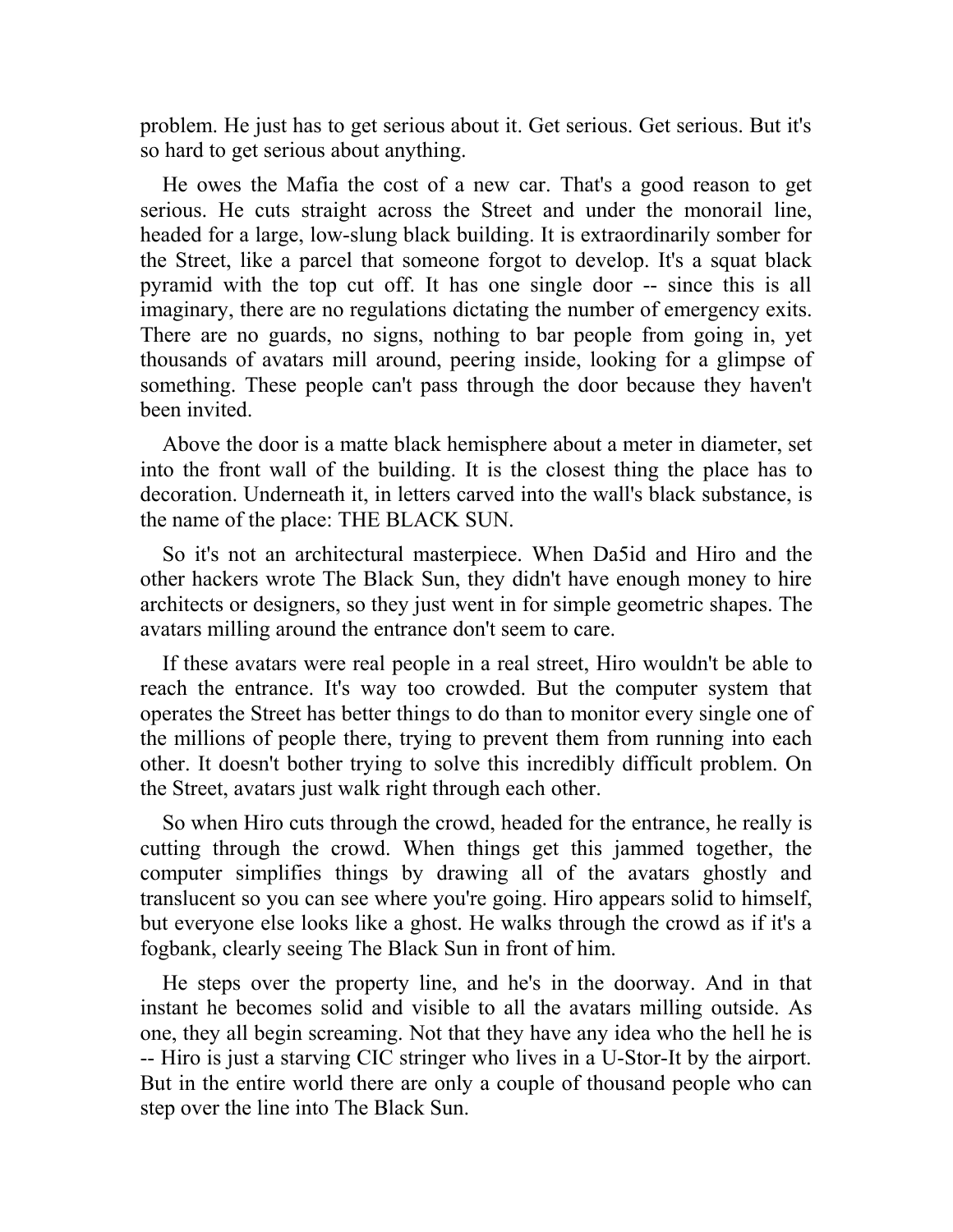He turns and looks back at ten thousand shrieking groupies. Now that he's all by himself in the entryway, no longer immersed in a flood of avatars, he can see all of the people in the front row of the crowd with perfect clarity. They are all done up in their wildest and fanciest avatars, hoping that Da5id -- The Black Sun's owner and hacker-in-chief -- will invite them inside. They flick and merge together into a hysterical wall. Stunningly beautiful women, computer-airbrushed and retouched at seventy-two frames a second, like Playboy pinups turned three-dimensional -- these are would-be actresses hoping to be discovered. Wild-looking abstracts, tornadoes of gyrating lighthackers who are hoping that Da5id will notice their talent, invite them inside, give them a job. A liberal sprinkling of black-and-white people - persons who are accessing the Metaverse through cheap public terminals, and who are rendered in jerky, grainy black and white. A lot of these are run-of-the-mill psycho fans, devoted to the fantasy of stabbing some particular actress to death; they can't even get close in Reality, so they goggle into the Metaverse to stalk their prey. There are would-be rock stars done up in laser light, as though they just stepped off the concert stage, and the avatars of Nipponese businessmen, exquisitely rendered by their fancy equipment, but utterly reserved and boring in their suits.

There's one black-and-white who stands out because he's taller than the rest. The Street protocol states that your avatar can't be any taller than you are. This is to prevent people from walking around a mile high. Besides, if this guy's using a pay terminal -- which he must be, to judge from the image quality -- it can't jazz up his avatar. It just shows him the way he is, except not as well. Talking to a black-and-white on the Street is like talking to a person who has his face stuck in a xerox machine, repeatedly pounding the copy button, while you stand by the output tray pulling the sheets out one at a time and looking at them.

He has long hair, parted in the middle like a curtain to reveal a tattoo on his forehead. Given the shifty resolution, there's no way to see the tattoo clearly, but it appears to consist of words. He has a wispy Fu Manchu mustache.

Hiro realizes that the guy has noticed him and is staring back, looking him up and down, paying particular attention to the swords. A grin spreads across the black-and-white guy's face. It is a satisfied grin. A grin of recognition. The grin of a man who knows something Hiro doesn't. The black-and-white guy has been standing with his arms folded across his chest, like a man who is bored, who's been waiting for something, and now his arms drop to his sides, swing loosely at the shoulders, like an athlete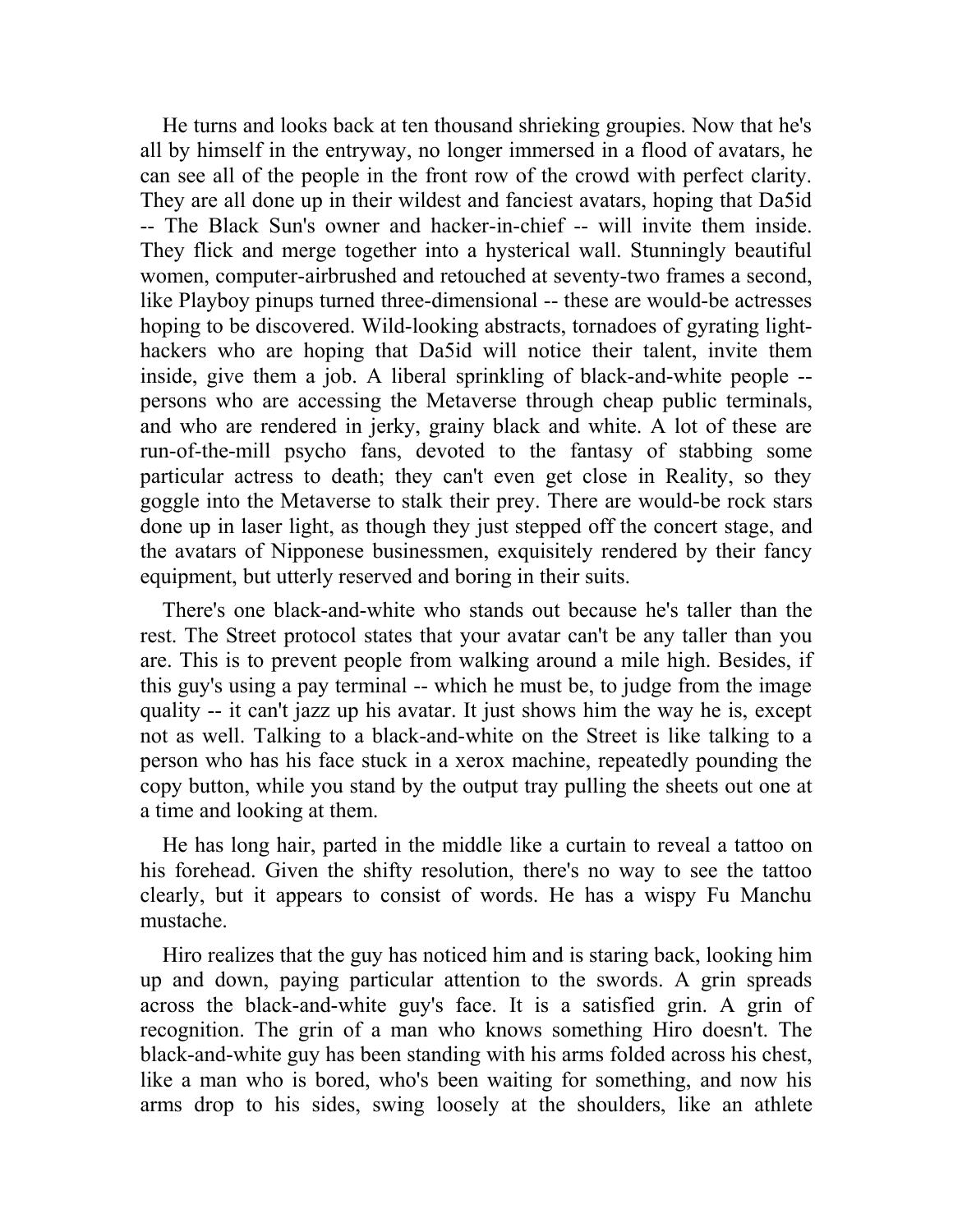limbering up. He steps as close as he can and leans forward; he's so tall that the only thing behind him is empty black sky, torn with the glowing vapor trails of passing animercials.

"Hey, Hiro," the black-and-white guy says, "you want to try some Snow Crash?"

A lot of people hang around in front of The Black Sun saying weird things. You ignore them. But this gets Hiro's attention.

Oddity the first: The guy knows Hiro's name. But people have ways of getting that information. It's probably nothing.

The second: This sounds like an offer from a drug pusher. Which would be normal in front of a Reality bar. But this is the Metaverse. And you can't sell drugs in the Metaverse, because you can't get high by looking at something.

The third: The name of the drug. Hiro's never heard of a drug called Snow Crash before. That's not unusual -- a thousand new drugs get invented each year, and each of them sells under half a dozen brand names.

But a "snow crash" is computer lingo. It means a system crash -- a bug - at such a fundamental level that it frags the part of the computer that controls the electron beam in the monitor, making it spray wildly across the screen, turning the perfect gridwork of pixels into a gyrating blizzard. Hiro has seen it happen a million times. But it's a very peculiar name for a drug.

The thing that really gets Hiro's attention is his confidence. He has an utterly calm, stolid presence. It's like talking to an asteroid. Which would be okay if he were doing something that made the tiniest little bit of sense. Hiro's trying to read some clues in the guy's face, but the closer he looks, the more his shifty black-and-white avatar seems to break up into jittering, hardedged pixels. It's like putting his nose against the glass of a busted TV. It makes his teeth hurt.

"Excuse me," Hiro says. "What did you say?"

"You want to try some Snow Crash?"

He has a crisp accent that Hiro can't quite place. His audio is as bad as his video. Hiro can hear cars going past the guy in the background. He must be goggled in from a public terminal alongside some freeway. "I don't get this," Hiro says. "What is Snow Crash?"

"It's a drug, asshole," the guy says. "What do you think?"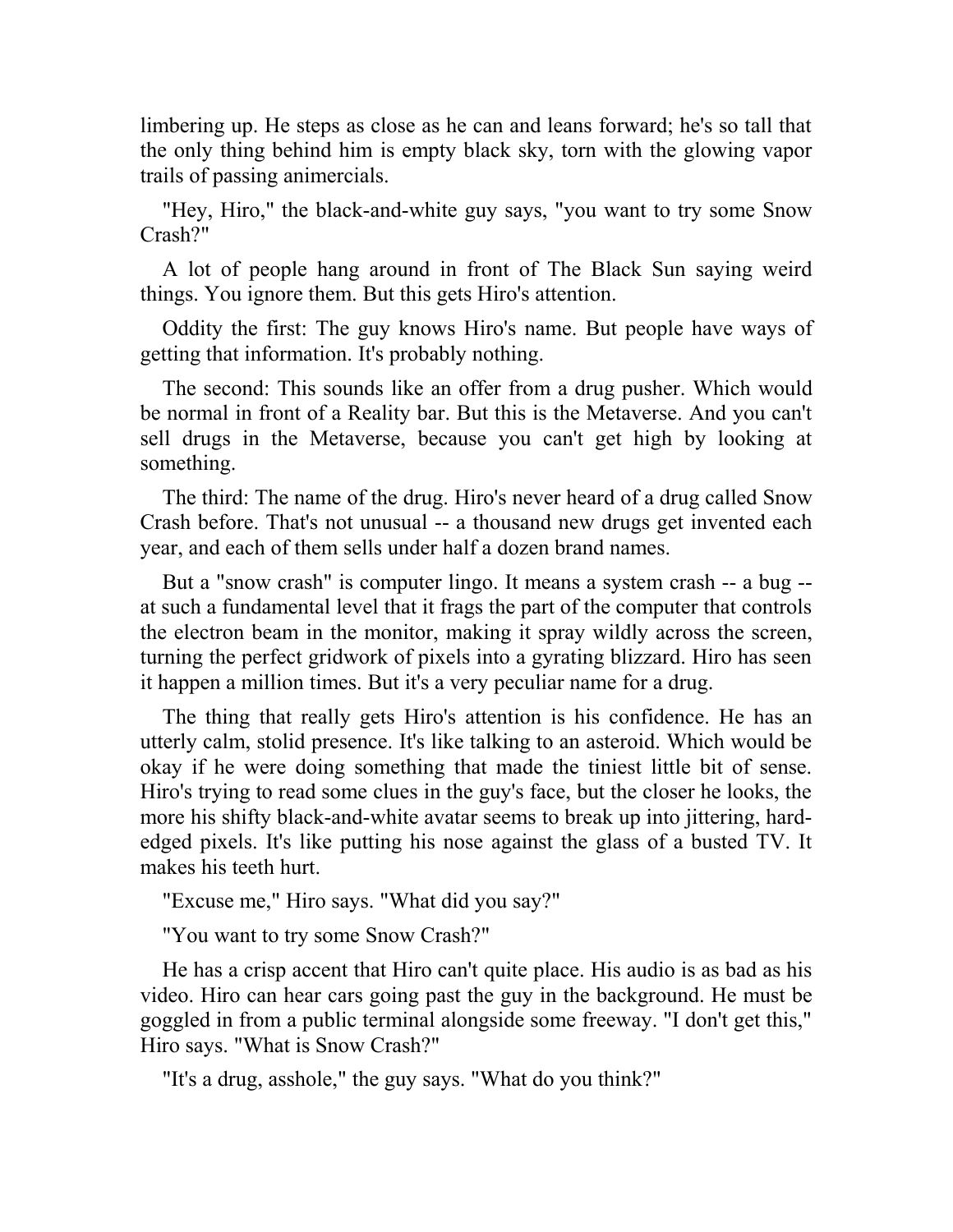"Wait a minute. This is a new one on me," Hiro says. "You honestly think I'm going to give you some money here? And then what do I do, wait for you to mail me the stuff?"

"I said try, not buy," the guy says. "You don't have to give me any money. Free sample. And you don't have to wait for no mail. You can have it now." He reaches into his pocket and pulls out a hypercard.

It looks like a business card. The hypercard is an avatar of sorts. It is used in the Metaverse to represent a chunk of data. It might be text, audio, video, a still image, or any other information that can be represented digitally.

Think of a baseball card, which carries a picture, some text, and some numerical data. A baseball hypercard could contain a highlight film of the player in action, shown in perfect high-def television; a complete biography, read by the player himself, in stereo digital sound; and a complete statistical database along with specialized software to help you look up the numbers you want.

A hypercard can carry a virtually infinite amount of information. For all Hiro knows, this hypercard might contain all the books in the Library of Congress, or every episode of Hawaii Five-O that was ever filmed, or the complete recordings of Jimi Hendrix, or the 1950 Census.

Or -- more likely -- a wide variety of nasty computer viruses. If Hiro reaches out and takes the hypercard, then the data it represents will be transferred from this guy's system into Hiro's computer. Hiro, naturally, wouldn't touch it under any circumstances, any more than you would take a free syringe from a stranger in Times Square and jab it into your neck.

And it doesn't make sense anyway. "That's a hypercard. I thought you said Snow Crash was a drug," Hiro says, now totally nonplussed.

"It is," the guy says. "Try it."

"Does it fuck up your brain?" Hiro says. "Or your computer?"

"Both. Neither. What's the difference?"

Hiro finally realizes that he has just wasted sixty seconds of his life having a meaningless conversation with a paranoid schizophrenic. He turns around and goes into The Black Sun.

 $-$  == $+$   $=$   $-$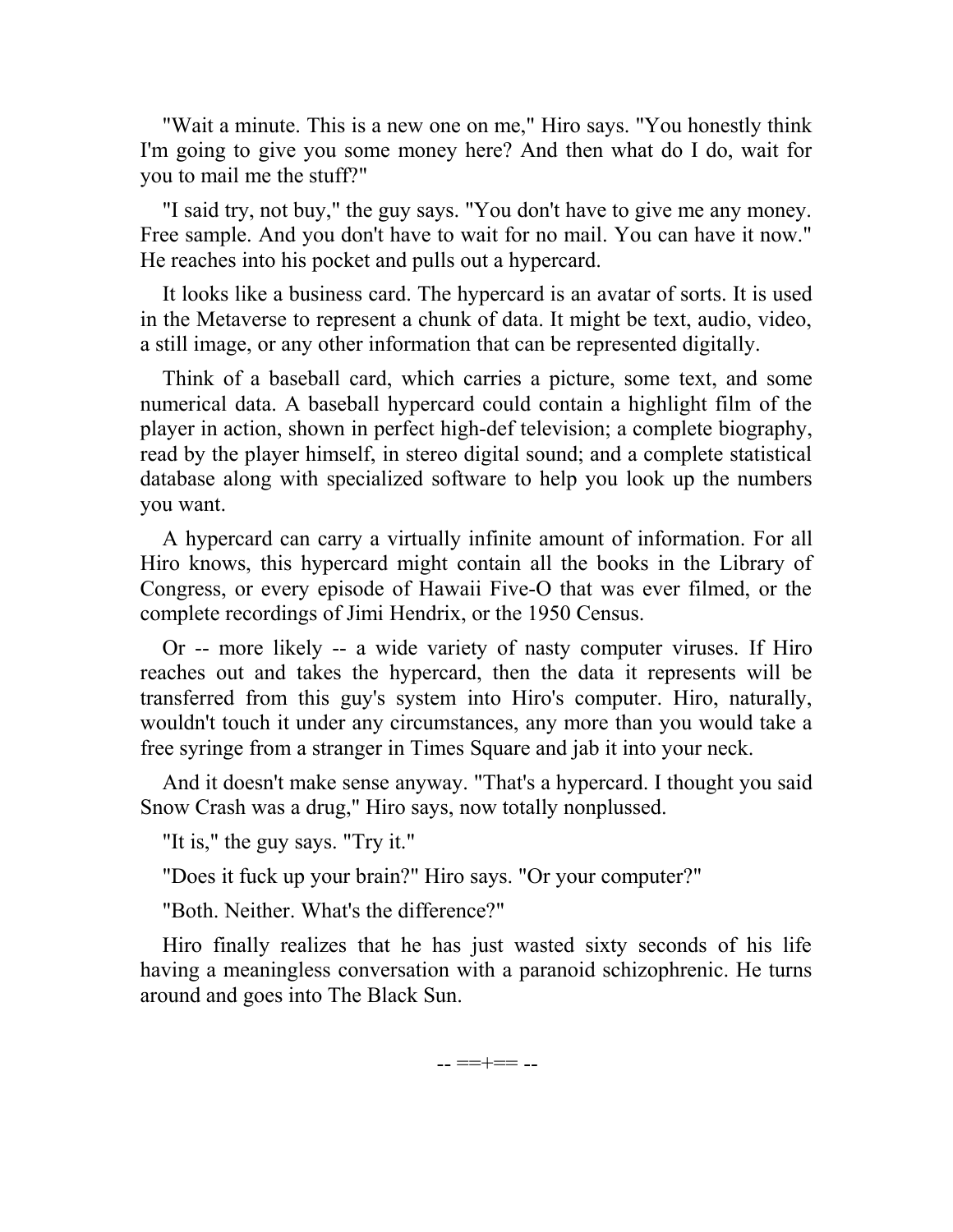-- ==+== --

#The Black Sun is as big as a couple of football fields laid side by side. The decor consists of black, square tabletops hovering in the air (it would be pointless to draw in legs), evenly spaced across the floor in a grid. Like pixels. The only exception is in the middle, where the bar's four quadrants come together (4 - 22). This part is occupied by a circular bar sixteen meters across. Everything is matte black, which makes it a lot easier for the computer system to draw things in on top of it -- no worries about filling in a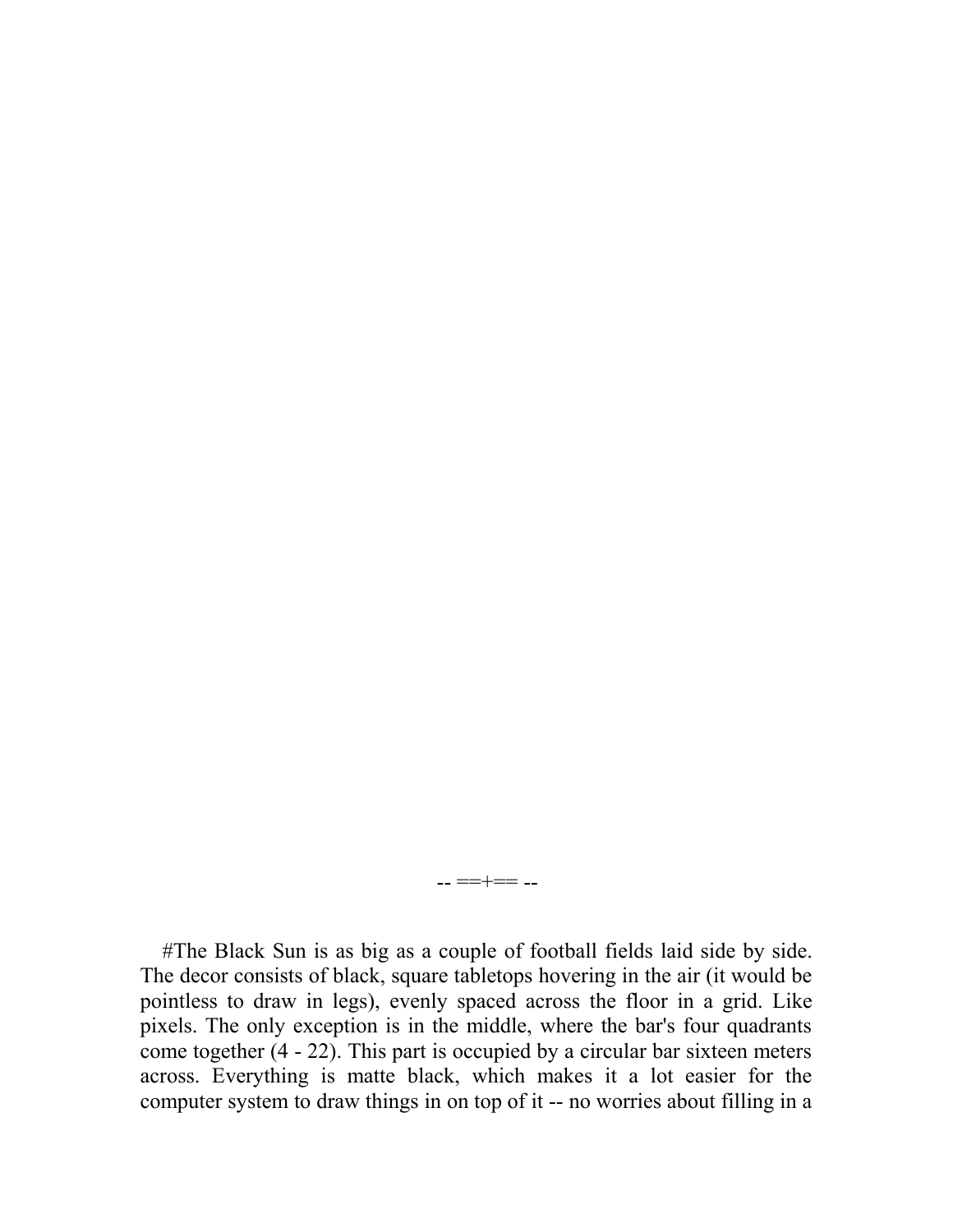complicated background. And that way all attention can be focused on the avatars, which is the way people like it.

It doesn't pay to have a nice avatar on the Street, where it's so crowded and all the avatars merge and flow into one another. But The Black Sun is a much classier piece of software. In The Black Sun, avatars are not allowed to collide. Only so many people can be here at once, and they can't walk through each other. Everything is solid and opaque and realistic. And the clientele has a lot more class -- no talking penises in here. The avatars look like real people. For the most part, so do the daemons.

"Daemon" is an old piece of jargon from the UNIX operating system, where it referred to a piece of low-level utility software, a fundamental part of the operating system. In The Black Sun, a daemon is like an avatar, but it does not represent a human being. It's a robot that lives in the Metaverse. A piece of software, a kind of spirit that inhabits the machine, usually with some particular role to carry out. The Black Sun has a number of daemons that serve imaginary drinks to the patrons and run little errands for people. It even has bouncer daemons that get rid of undesirable -- grab their avatars and throw them out the door, applying certain basic principles of avatar physics. Da5id has even enhanced the physics of The Black Sun to make it a little cartoonish, so that particularly obnoxious people can be hit over the head with giant mallets or crushed under plummeting safes before they are ejected. This happens to people who are being disruptive, to anyone who is pestering or taping a celebrity, and to anyone who seems contagious. That is, if your personal computer is infected with viruses, and attempts to spread them via The Black Sun, you had better keep one eye on the ceiling.

Hiro mumbles the word "Bigboard." This is the name of a piece of software he wrote, a power tool for a CIC stringer. It digs into The Black Sun's operating system, rifles it for information, and then throws up a flat square map in front of his face, giving him a quick overview of who's here and whom they're talking to. It's all unauthorized data that Hiro is not supposed to have. But Hiro is not some bimbo actor coming here to network. He is a hacker. If he wants some information, he steals it right out of the guts of the system-gossip ex machina. Bigboard shows him that Da5id is ensconced in his usual place, a table in the Hacker Quadrant near the bar. The Movie Star Quadrant has the usual scattering of Sovereigns and wannabes. The Rock Star Quadrant is very busy tonight; Hiro can see that a Nipponese rap star named Sushi K has stopped in for a visit. And there are a lot of record-industry types hanging around in the Nipponese Quadrant - which looks like the other quadrants except that it's quieter, the tables are